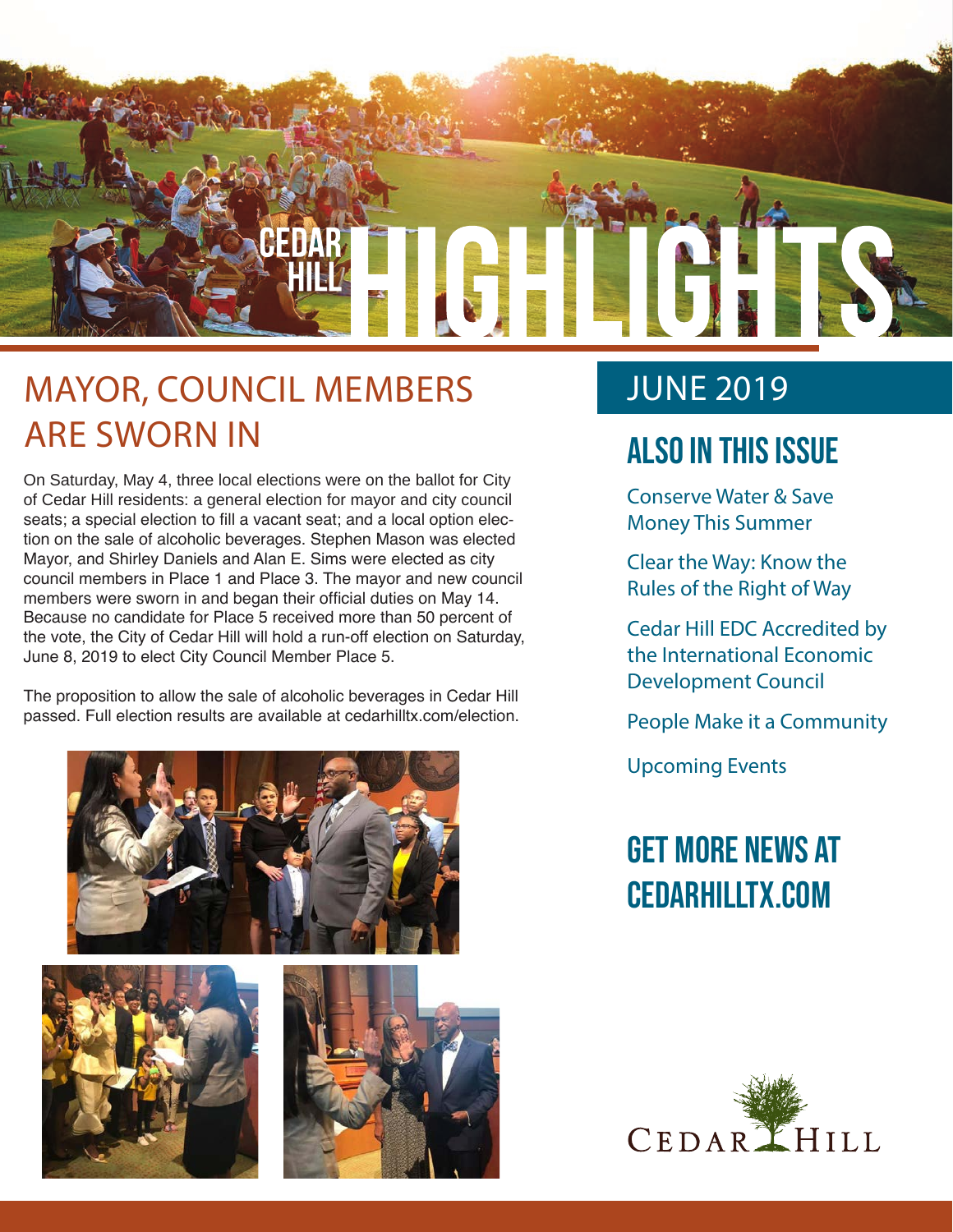# PEOPLE **MAKE IT A COMMUNITY**



**The Cedar Hill Fire Department, together with the American Red Cross, replaced 530 smoke detectors in Cedar Hill Neighborhoods in May.** 



**Cedar Hill Police Officers hosted 'Coffee with a Cop' to get to know residents and build relationships.**



**David Chicken performs with Cedar Hill kids on the stage at Earth Fest.**

### CONSERVE WATER & SAVE MONEY THIS SUMMER

As summer heats up, demand for water increases. Use less water and lower your utility bill with these water-saving tips:

#### Water Your Lawn in Early Morning

The best time to water is in the early morning, when evaporation rates are lowest, there is little wind, and water pressure is best. Grasses are also less likely to develop disease or pest problems if watered in the morning.

#### Water Your Lawn Only When Needed

Most grasses only need one inch of water every five to ten days in the heat of summer. Fewer but heavier lawn watering encourages deeper roots that can withstand dry weather better. Applying too much water too rapidly causes runoff that can carry soil, fertilizers, and pesticides to nearby streams.

#### Mulch Shrubs & Other Plants

Mulch conserves moisture by reducing evaporation of water vapor from the soil surface. Mulching also prevents compaction, reduces disease, and prevents weeds.

#### Check Your Sprinkler System

Homes with in-ground automatic irrigation systems use 35 percent more water than those without irrigation systems. To avoid water waste, make sure irrigation systems are in good working order. Check for leaks, replace any broken sprinkler heads, and make sure that spray does not water sidewalks, driveways, or the street.

#### Use Drought-tolerant & Native Plants

Plants that are native to North Texas have adapted to thrive naturally in this region. They require less water and less maintenance than plants from other regions with different climates. Visit txsmartscape.com for more information.

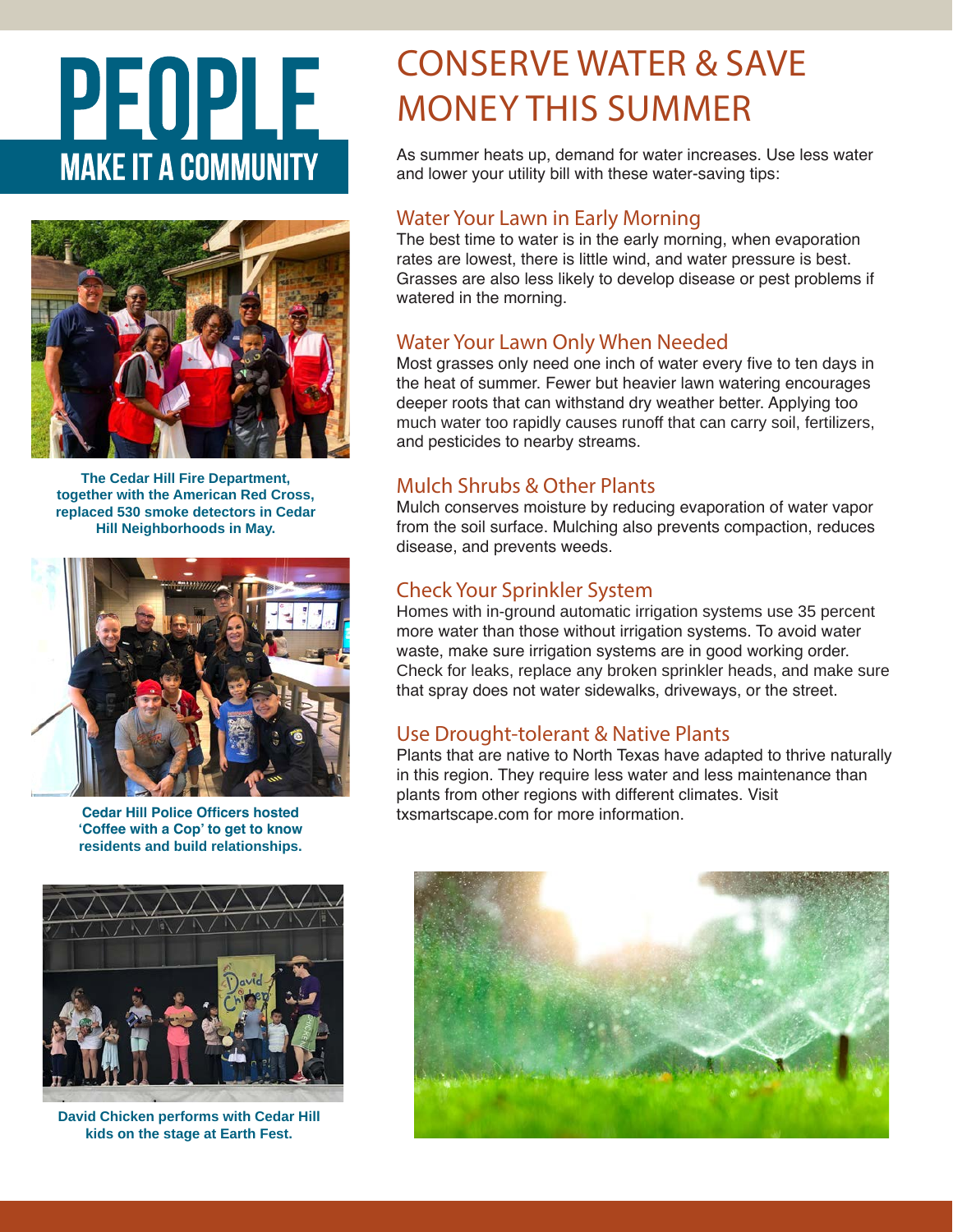### CLEAR THE WAY: KNOW THE RULES OF THE RIGHT OF WAY

Property owners, both public and private, should be conscious about managing vegetation on their property to address visibility and safety concerns and keep Cedar Hill beautiful.

The public right of way includes streets, sidewalks, alleys, drainage channels, and parkways. It typically extends 10 feet back from the edge of a street, but can vary across the City. Individual property owners are responsible for mowing the grass and maintaining trees and vegetation to the standards outlined by city ordinances.

The standards below are established by City ordinance (Sec. 16-2):

#### Trees & Vegetation

For a clear pathway, keep tree limbs and vegetation trimmed back from the edge of streets, alleys, and sidewalks at least 8 feet above sidewalks and at least 14 feet above streets and alleys.

#### Grass & Weeds

Individual property owners are responsible for mowing the grass in the right of way, from the edge of the street to the property line. Grass and weeds may not exceed 12 inches in height.



Overgrown vegetation is a safety hazard and limits the use of sidewalks, trails, streets and alleys for everyone and can be an accessibility hazard for people with disabilities. It further threatens public safety when vegetation blocks the view of traffic signs, signals, vehicles, or cyclists. Trimming vegetation and caring for your trees are effective ways residents can enhance neighborhood safety.

## **CALENDAR** OF UPCOMING EVENTS

#### City Council Meetings

Jun 11 & 25; Jul 9 & 23 at 7 p.m. Cedar Hill Government Center 285 Uptown Blvd. View agendas at cedarhilltx.com/agenda.

#### Music in the Park

#### Concert Series

Jun 21 & 28 from 8 to 10 p.m. Valley Ridge Park 2850 Park Ridge Dr. Bring your lawn chair or blanket and enjoy a free concert! Food vendors will be on site starting at 7:00 pm. No alcohol, glass containers or smoking allowed in the park.

#### Disney's The Little Mermaid

Presented by Love Your City Theater June 21, 22, 23, 28 & 29 A full broadway-style musical live on stage featuring a live orchestra.Tickets are available at loveyourcitytheater.com.

#### Red White & Pool

Jul 4 from 1 to 5:45 p.m. Crawford Park Pool 401 Straus Rd. Celebrate your 4th of July holiday at Crawford Park Pool! Dress in your best red, white and blue and enjoy a day in the sun with family-friendly games, music and prizes.

#### Taste of Cedar Hill

July 13 from 3 to 8 p.m. Historic Downtown 600 Cedar St. Join the Cedar Hill Chamber of Commerce for food samplings, local vendors, live music, car show, and beer garden. Food tickets will be available for purchase upon arrival.

View the full calendar at cedarhilltx.com, or subscribe to 'This Week in Cedar Hill' at cedarhilltx.com/twich.